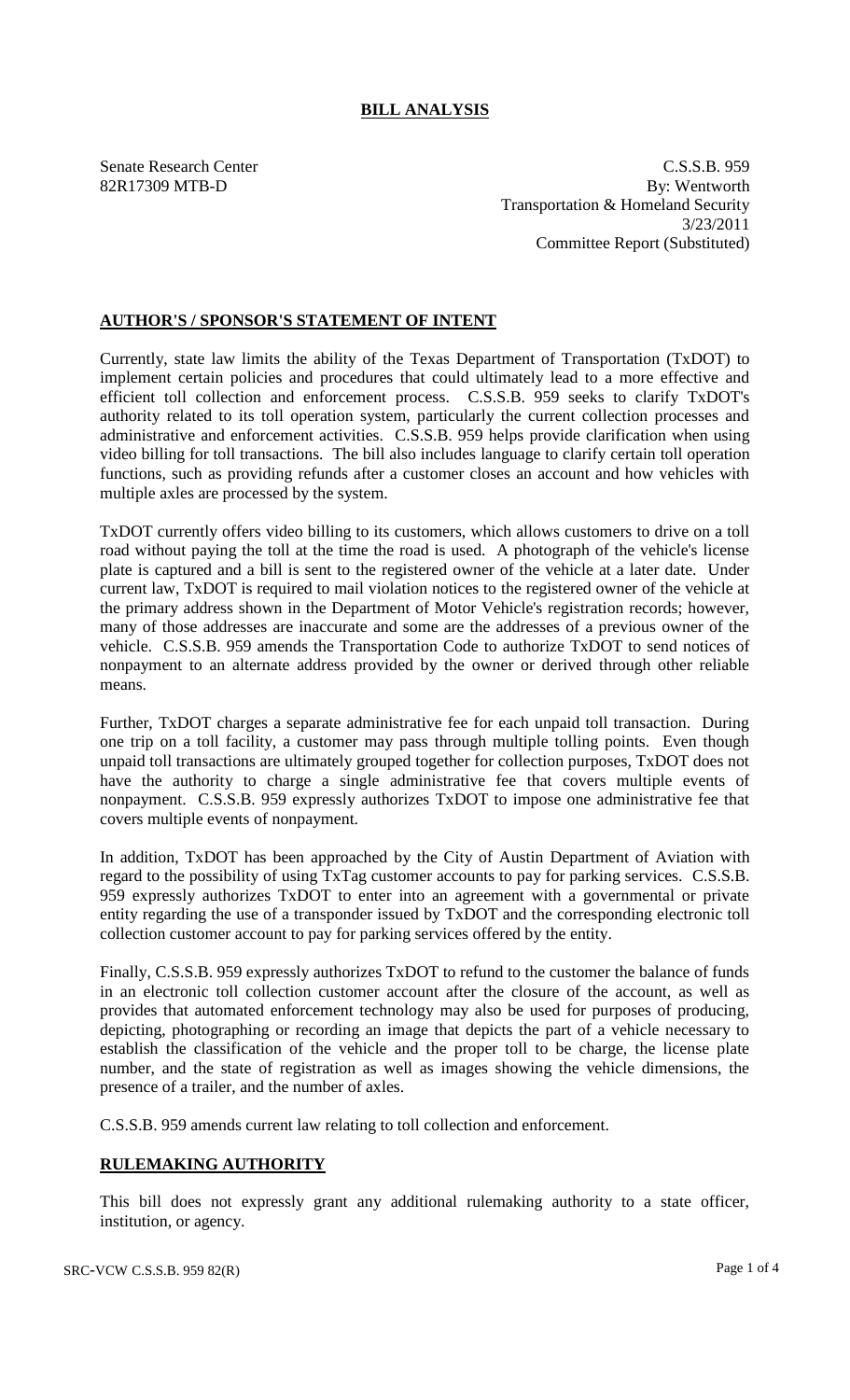## **SECTION BY SECTION ANALYSIS**

SECTION 1. Amends Section 228.001, Transportation Code, by adding Subdivision (3-a) to define "registered owner."

SECTION 2. Amends Section 228.054(a), Transportation Code, to create an exception to this subsection under Section 228.0545.

SECTION 3. Amends Subchapter B, Chapter 228, Transportation Code, by adding Section 228.0545, as follows:

Sec. 228.0545. ALTERNATIVE TOLLING METHODS. (a) Authorizes the Texas Department of Transportation (TxDOT), as an alternative to requiring payment of a toll at the time a vehicle is driven or towed through a toll collection facility, to use video billing or other tolling methods to permit the registered owner of the vehicle to pay the toll at a later date.

(b) Authorizes TxDOT to use automated enforcement technology authorized under Section 228.058 (Automated Enforcement Technology) to identify the registered owner of the vehicle for purposes of billing, collection, and enforcement activities.

(c) Requires TxDOT to send by first class mail to the registered owner of the vehicle a written notice of the total amount due. Requires that the notice specify the date, which may not be earlier than the 30th day after the date the notice is mailed, by which the amount due is required to be paid. Requires the registered owner to pay the amount due on or before the date specified in the notice.

(d) Requires TxDOT to send the notice required under Subsection (c) and subsequent notices to:

(1) the registered owner's address as shown in the vehicle registration records of the Texas Department of Motor Vehicles (TxDMV) or the analogous department or agency of another state or country; or

(2) an alternate address provided by the owner or derived through other reliable means.

SECTION 4. Amends Sections 228.055, Transportation Code, by amending Subsections (a), (b), (d), (e), and (h), as follows:

(a) Provides that in the event of nonpayment of the toll as required by Section 228.054 (Failure or Refusal to Pay Toll; Offense) or 228.0545, on issuance of a written notice of nonpayment, the registered owner of the nonpaying vehicle is liable for the payment of both the proper toll and an administrative fee. Makes a nonsubstantive change.

(b) Requires TxDOT to send a written notice of nonpayment to the registered owner of the vehicle at that owner's address as shown in the vehicle registration records of TxDMV or the analogous department or agency of another state or country or at an alternate address provided by the owner or derived through other reliable means. Requires that the notice of nonpayment be sent by first class mail and authorizes it to require payment not sooner than the 30th day after the date the notice was mailed. Requires the registered owner to pay a separate toll and administrative fee for each event of nonpayment under Section 228.054 or 228.0545.

(d) Provides that it is an exception to the application of Subsection (a) or (c) if the registered owner of the vehicle is a lessor of the vehicle and not later than the 30th day after the date the notice of nonpayment is mailed provides to TxDOT: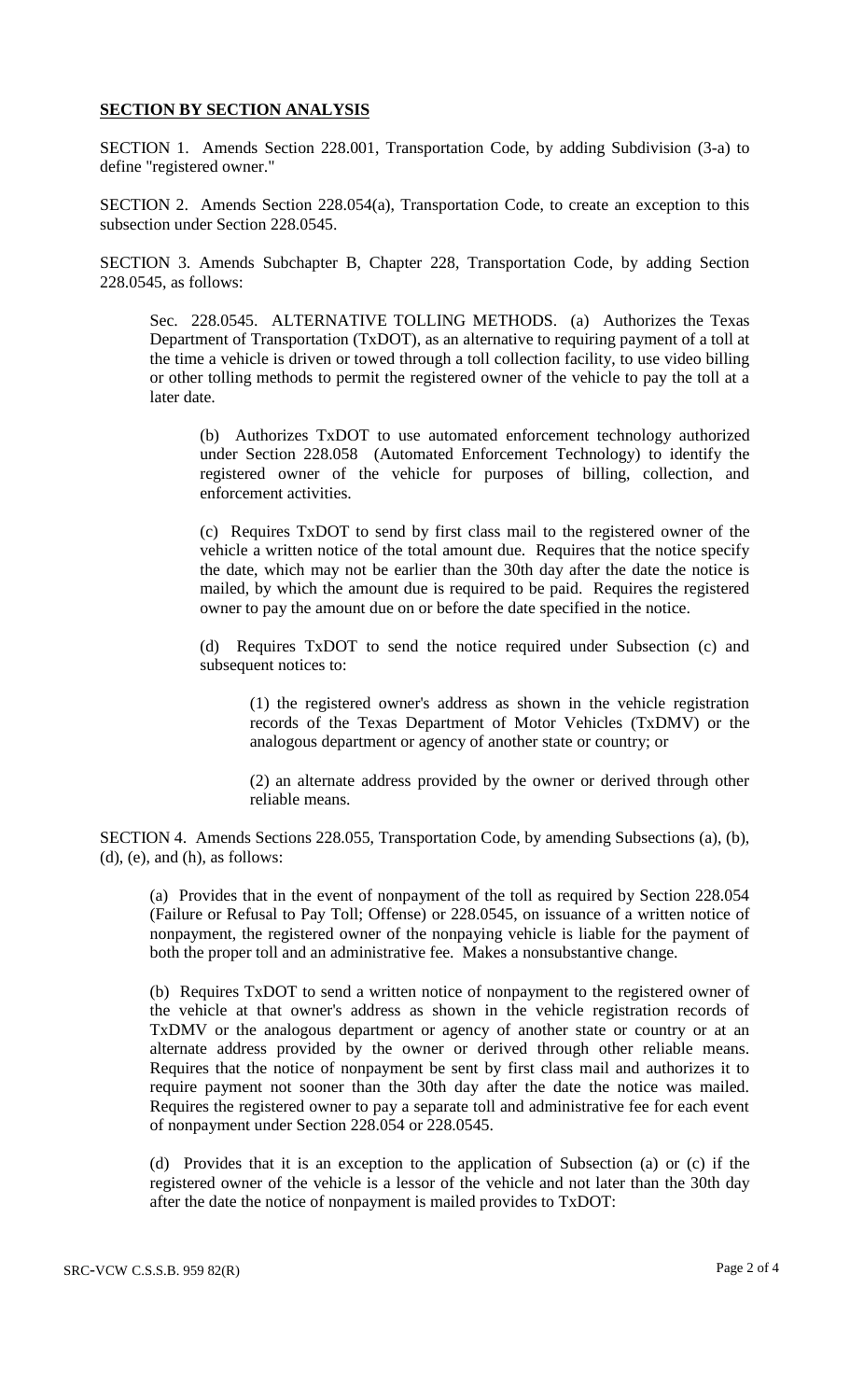(1) a copy of the rental, lease, or other contract document covering the vehicle on the date of the nonpayment under Section 228.054 or the date the vehicle was driven or towed through a toll collection facility that results in a notice issued under Section 228.0545, with the name and address of the lessee clearly legible; or

(2) electronic data, in a format agreed on by TxDOT and the lessor, other than a photocopy or scan of a rental or lease contract, that contains the information required under Sections  $521.460(c)(1)$  (relating to maintaining a record of the number of the license plate for certain motor vehicles), (2) (relating to maintaining a record of the name and address of certain persons), and (3) (relating to maintaining a record of the license number of certain persons) covering the vehicle on the date of the nonpayment under Section 228.054 or the date the vehicle was driven or towed through a toll collection facility that results in a notice issued under Section 228.0545.

(e) Provides that it is an exception to the application of Subsection (a) or (c) if the registered owner of the vehicle transferred ownership of the vehicle to another person before the event of nonpayment under Section 228.054 occurred or before the date the vehicle was driven or towed through a toll collection facility that results in a notice issued under Section 228.0545, submitted written notice of the transfer to TxDOT in accordance with Section 520.023 (Powers and Duties of Department on Transfer of Used Vehicle), and, before the 30th day after the date the notice of nonpayment is mailed, provides to TxDOT the name and address of the person to whom the vehicle was transferred. Authorizes TxDOT to send all subsequent notices of nonpayment associated with the vehicle to the person to whom ownership of the vehicle was transferred at the address provided by the former owner or an alternate address provided by the subsequent owner of the vehicle or derived through other reliable means. Requires the subsequent owner of the vehicle to pay a separate toll and administrative fee for each event of nonpayment under Section 228.054 or 228.0545. Makes a nonsubstantive change.

(h) Authorizes TxDOT, notwithstanding the requirement in Subsections (b), (d-1) (relating to sending a notice of nonpayment to a lessee and requiring payment), and (e) for payment of a separate administrative fee for each event of nonpayment under Section 228.054 or 228.0545, to impose one administrative fee that covers multiple events of nonpayment. Deletes existing Subsection (h) defining "registered owner" in this section.

SECTION 5. Amends Section 228.056(b), Transportation Code, as follows:

(b) Provides that in the prosecution of an offense under Section 228.055(c), (d-1), or (e):

(1) it is presumed that the notice of nonpayment was received on the fifth day after the date of mailing;

(2) a computer record of TxDMV of the registered owner of the vehicle is prima facie evidence of its contents and that the defendant was the registered owner of the vehicle when the underlying event of nonpayment under Section 228.054 occurred or on the date the vehicle was driven or towed through a toll collection facility that results in a notice issued under Section 228.0545; and

(3) a copy of the rental, lease, or other contract document, or the electronic data provided to TxDOT under Section 228.055(d), covering the vehicle on the date of the underlying event of nonpayment under Section 228.054 or on the date the vehicle was driven or towed through a toll collection facility that results in a notice issued under Section 228.0545 is prima facie evidence of its contents and that the defendant was the registered lessee of the vehicle when the underlying event of nonpayment under Section 228.054 occurred or on the date the vehicle was driven or towed through a toll collection facility that results in a notice issued under Section 228.0545.